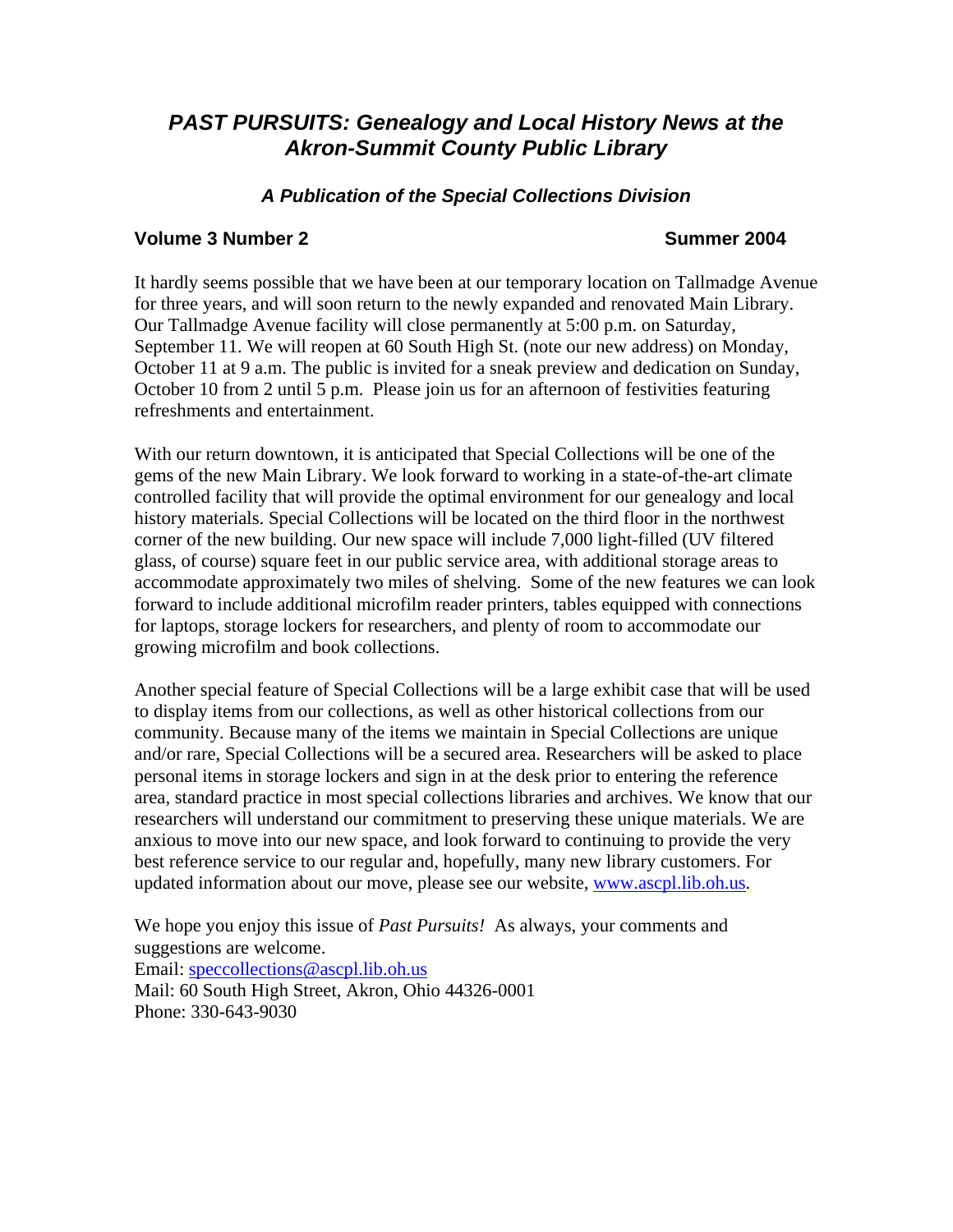# *Genealogy Collection Highlights and Updates*

## **News for the Genealogist**

As the Library will be closed for nearly a month for relocation, we understand that your research may suffer some delays. However, we believe that the new facilities and collections will make up for the lost time.

There are a number of changes that may interest you. You will be able to browse the family histories in the open stacks. Large multi-volume collections such as *Documents Relative to the Colonial History of the State of New York* and *Massachusetts Soldiers and Sailors of the Revolutionary War* will also be available in the open stacks. Access to new databases, New England Ancestors for example, and CD ROMs will be provided. We hope that you will be pleased with all of the new additions...especially those brand new additional microfilm/ fiche reader printers! We look forward to researching with you again.

## **Correspondence Notice**

Providing you with excellent reference assistance is important to us. We will be unable to complete copy and research requests during the moving process. We will still accept email and mail requests. Your query will be answered as soon as possible.

Queries can be sent to: [speccollections@ascpl.lib.oh.us](mailto:speccollections@ascpl.lib.oh.us) or by mail to: Special Collections Akron-Summit County Public Library 60 S. High Street Akron, Ohio 44326-0001

## **World War I Draft Registration Cards**

Special Collections has received the 14 reels of microfilm for Akron and Summit County World War I Draft Registration Cards. The Summit County Chapter of the Ohio Genealogical Society deserves a round of applause for their generosity in supplying Special Collections with such a terrific resource. Once again, they have come to the aid of those researching Summit County. Thanks!

## **Update on Local LDS Family History Center**

We mentioned that the LDS Family History Center on East Howe Road was closed for renovation. Happily, it has since reopened. For contact information, please visit [http://www.familysearch.org/Eng/Library/FHC/frameset\\_fhc.asp.](http://www.familysearch.org/Eng/Library/FHC/frameset_fhc.asp)

## **Western Reserve Historical Society Archives/ Library Update**

The Library of the Western Reserve Historical Society has announced a change in operating hours. Effectively September  $1<sup>st</sup>$ , 2004, the Library will be closed on Sundays. For further information call the library reference desk at 216-721-5722 ext. 224.

Please see the **Upcoming Events** section of Past Pursuits to view the valuable classes offered by the WRHS Genealogical Committee.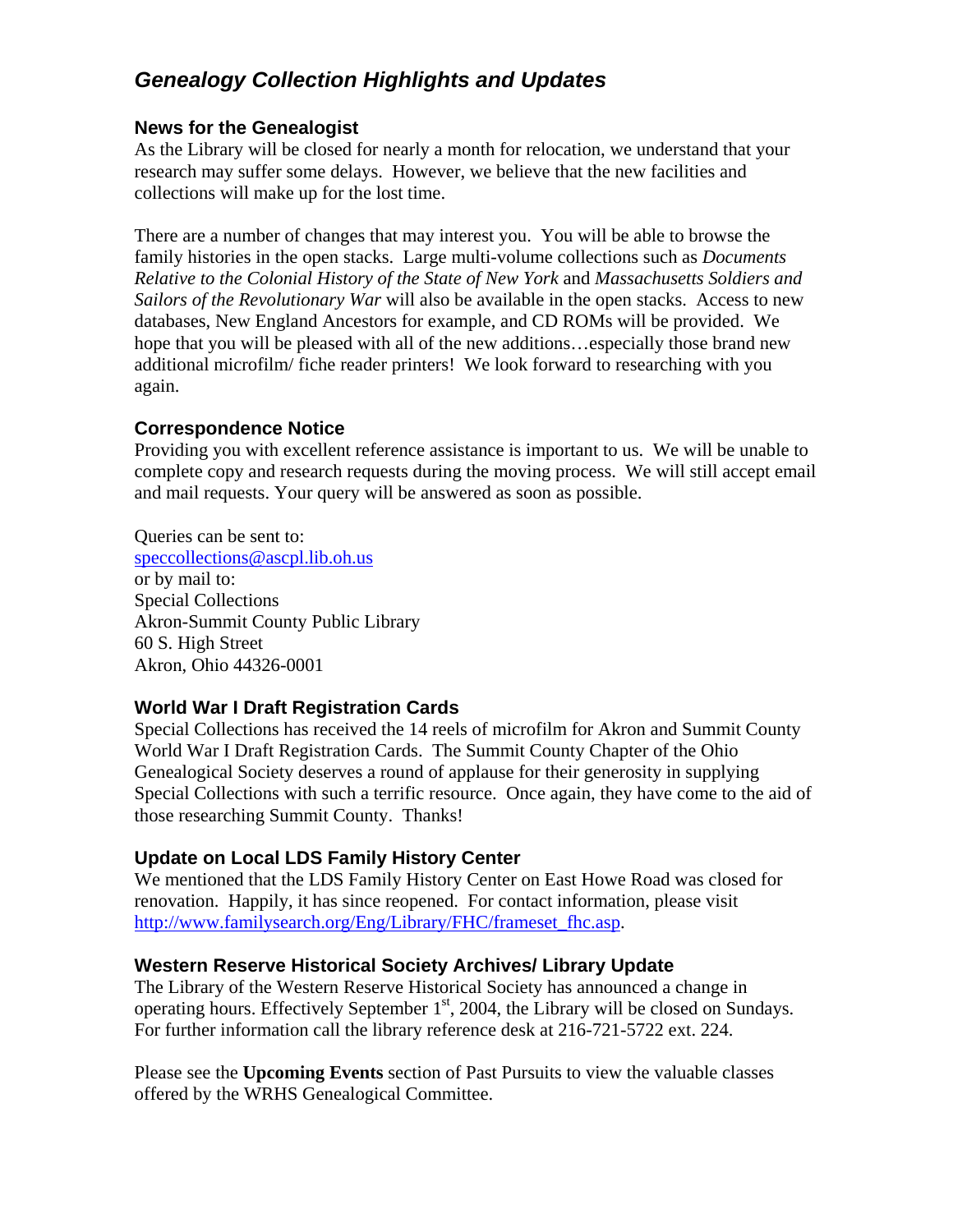# *Local History Collection Highlights and Updates*

## **Sounds of Summit**

The Special Collections Division is proud to announce our latest initiative, "Sounds of Summit". We are now accepting donations in all formats of area music from Summit County-based musicians, professional or amateur, past and present. The local music wish list includes recordings by local pop, rock, country, blues, jazz, gospel, classical, R&B, rap/hip-hop, folk, and ethnic recording artists. The library is also accepting related historical materials such as photographs, posters, programs, flyers, and videos. All of these materials will be housed in our new Special Collections Division at Main Library.

Persons interested in donating materials to the Library should call the Special Collections Division at 330-643-9030, e-mail at [speccollections@ascpl.lib.oh.us](mailto:speccollections@ascpl.lib.oh.us) or visit our website at [www.ascpl.lib.oh.us/main-sc.html.](http://www.ascpl.lib.oh.us/main-sc.html) Please spread the word to individuals and any local groups you may know about how they can participate in this effort to help us preserve Summit County's rich musical heritage.

## **Collections Finding Aids Now Available from Our Website**

If you haven't checked out our Special Collections website lately, go to: <http://ascpl.lib.oh.us/main-sc.html>, and under **Local History** click on "**Collections**". Scroll down towards the bottom of the page where you will see links (highlighted in orange) to Finding Aids for several archival collections that we maintain in our division. These collections have all been donated to us, many of which contain interesting historical materials about particular people, places, and events in our area. The Finding Aids that we provide through these links serve as guides, or inventories that describe the materials in a particular collection. If you see something that piques your interest, give us a call **ahead of time** at 330-643-9030 so we can arrange a time for you to come in and take a closer look at a collection. Check with a Special Collections staff member for information about the contents of collections that are not highlighted as links.

## **Sacred Landmarks Study**

For the past two summers the University of Akron has, through a grant from the Northeast Ohio Research Consortium Urban Universities Program, been looking at cemeteries in Summit County as important cultural indicators. Graves and their markers are always of special interest to archaeologists: they are receptacles that contain information about our past, our society, and our views of life and death.

The purpose of the Sacred Landmarks study has been threefold. First and second it sought to create a concise database in which aspects of Summit County cemeteries, markers, and inscriptions might be catalogued and then to usefully compare the data gathered in such a database. Such comparisons can yield relevant social and cultural information that can then be correlated into local histories. Of particular anthropological and archaeological interest are the changes in grave markers over time and what this might reflect about changing ideological values (including attitudes toward the dead), the impact of population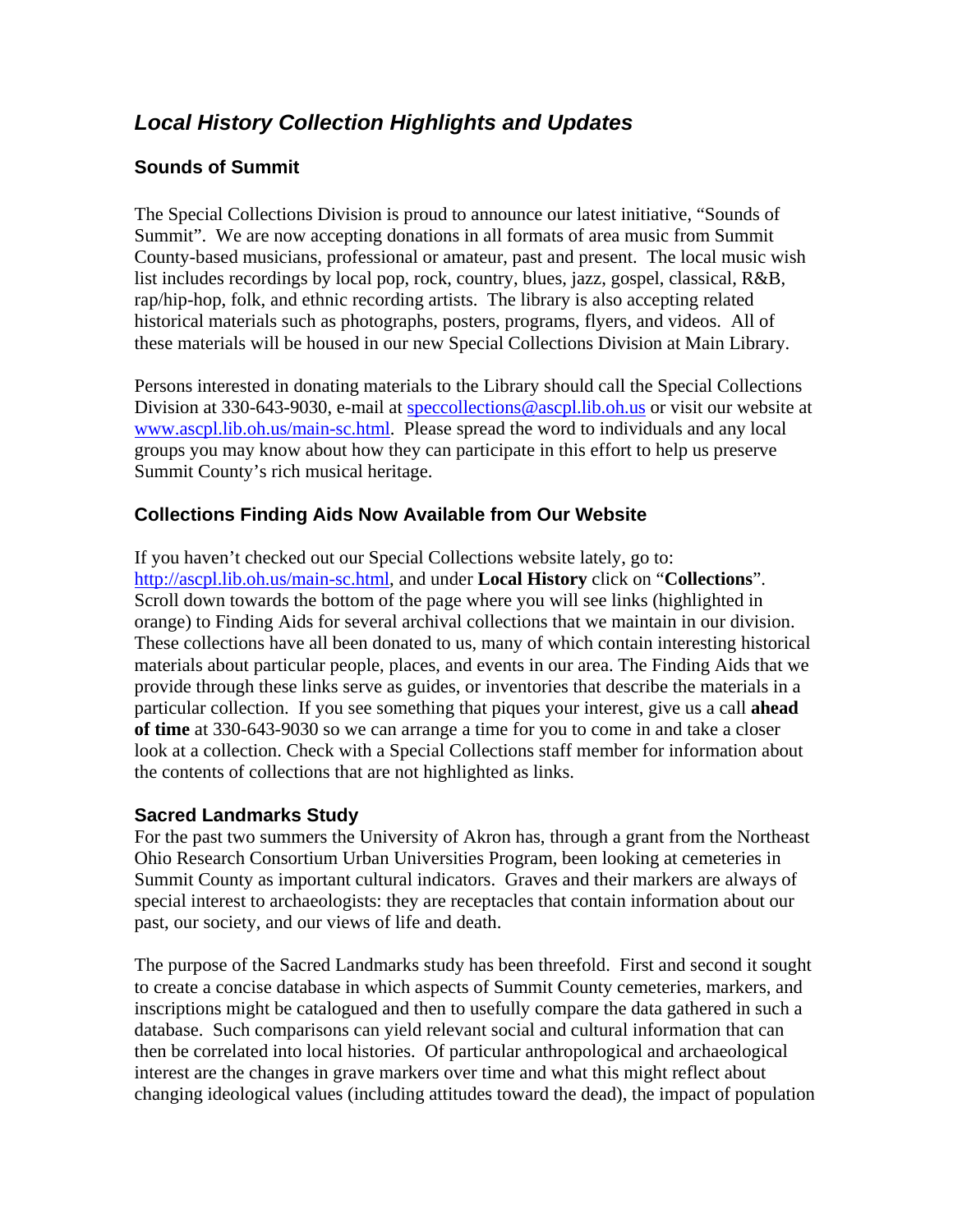and industrial growth, and the "business" of burial. Finally, and perhaps most importantly, this study created a set of tools that may be used by any interested party to continuously add to a community's collective knowledge about its cemeteries.

The University of Akron Archives, the Department of Classical Studies, Anthropology, and Archaeology, and Progress Through Preservation have all worked together to make this study possible. See the **Calendar of Events** below for information about a **tour of Glendale Cemetery and presentation about the Sacred Landmarks Project**. For additional information about this project contact Megan Shaeffer at 330-972-7186.

## *Akron History Museum*

This summer marks the second year for Lock 3 Park in downtown Akron. The City of Akron, in cooperation with the Summit County Historical Society, the University of Akron, the Akron-Summit County Public Library, the Lighter Than Air Society, the American Toy Marble Museum, and the TV Dinner Club has created a museum devoted to Akron's industrial heritage featuring many interesting artifacts. From clay marbles (did you know that Akron was once the home of 28 marble factories?) to a prototype spacesuit, the museum provides a fascinating glimpse into  $19<sup>th</sup>$  and  $20<sup>th</sup>$  century life in Akron. Come and be surprised! The Akron History Museum will be open Saturdays from 9-2 during Homegrown Saturday Mornings through early October.

## *Gifts*

**We would like to thank the following individuals for their recent gifts:** 

## **Virginia Chase Bloetscher Collection**

Special Collections is proud to be the recipient of the Native American collection of local author, storyteller and historian Virginia Chase Bloetscher. Mrs. Bloetscher is known for her book *Indians of the Cuyahoga Valley and Vicinity,* which was first published by the North American Indian Culture Center in 1980. The collection contains a wide variety of documents and artifacts including manuscripts, slides and presentation notes, maps, treaties, and her personal library of fiction and non-fiction Native American books. The collection also includes correspondence and documents from various people Mrs. Bloetscher networked with from the 1970s through the 1990s.

## **Western Reserve Girl Scouts Historical Database, 1918-1932**

Local Girl Scout volunteer archivist Carole James has been working diligently to index articles that have appeared in the *Akron Beacon Journal* and *the Akron Times Press* about girl scout activities during the years 1918-1932. This index is available on a disk at the Special Collections reference desk.

**Jackie Bettick and Bath Church** for two CDs of recordings by the Bath Church Chancel Choir and two histories of the church, *History of Bath Church, 1818-1992* and *History of Bath Church, 1992-2003* 

**Al Brion** for two copies of *Cuyahoga Valley,* Arcadia Press, 2004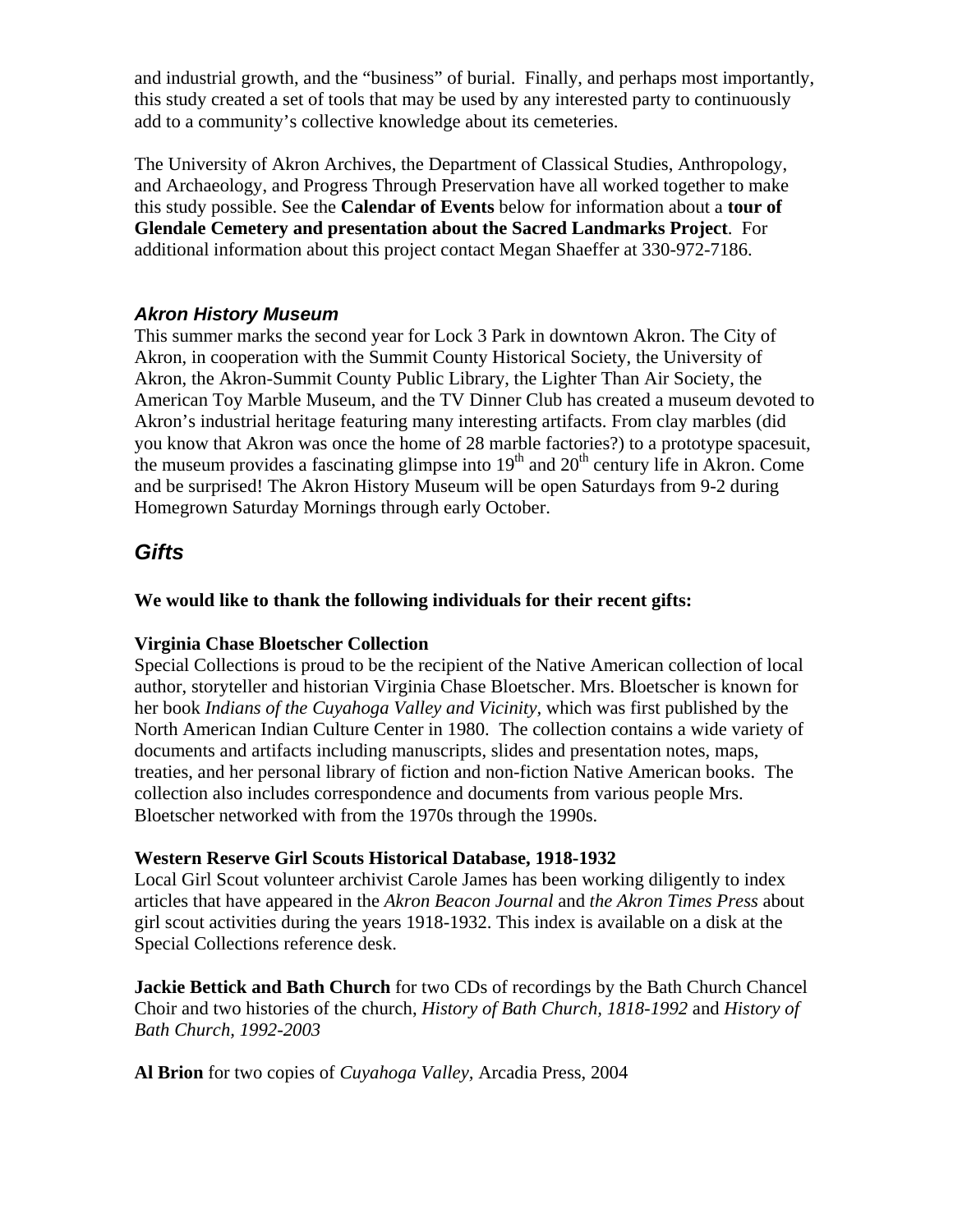**Bob Champlin** for Akron Beacon Journal articles and inserts pertaining to the 50<sup>th</sup> anniversary of William O'Neil's service at General Tire.

**Rick Davis** for *Clermont County, Ohio: a Collection of Genealogical and Historical Writings.* 

**Margaret Freitag** for *Trinity United Church of Christ Yearbook, 2000.* 

**Bill Gruber and 91.3 the Summit** for CDs of local performing artists for our "Sounds of Summit" project.

**Rudy Hinderegger** for a commencement program for the Buchtel High School Class of 1948, and a copy of his transcribed memories of downtown Akron and Highland Square.

**Marian Tobias** for a collection of slides of Akron taken by her late husband, Lewis Tobias.

**Charles M. Vehlow, Jr**. for a copy of C*hampion of Children: the History of the Child Guidance Centers, Summit County, Ohio* by local author Patricia Zonsius.

**Dr. J.L. Weygandt** of Sheboygan Falls, Wisconsin for *The Heritage of Grandma Elizabeth "Lizzie" Mishler Weygandt, 1858-1934.* 

# *Upcoming Events:*

• Please email Marie Herlevi at [mherlevi@ascpl.lib.oh.us](mailto:mherlevi@ascpl.lib.oh.us) if you would like us to include your genealogy or local history event.

## **ASSOCIATION OF PROFESSIONAL GENEALOGISTS**

The Great Lakes Chapter of the Association of Professional Genealogists is sponsoring an Advanced Genealogy Discussion Group. The next meeting is on Saturday, September 11, 2004.

The purpose of the group is to discuss advanced genealogical methodology as presented in case studies that have appeared in various scholarly genealogical publications.

The group meets the second Saturday of the month, starting at 10:00 a.m. at the Medina County District Library annex meeting room in September, October and November of 2004. The library is located at 210 South Broadway St., Medina, OH. The meetings last about one and one-half hours. There will be no meetings in July, August, or December. The discussions are free but pre-registration is required. Any experienced genealogical researcher is welcome to attend.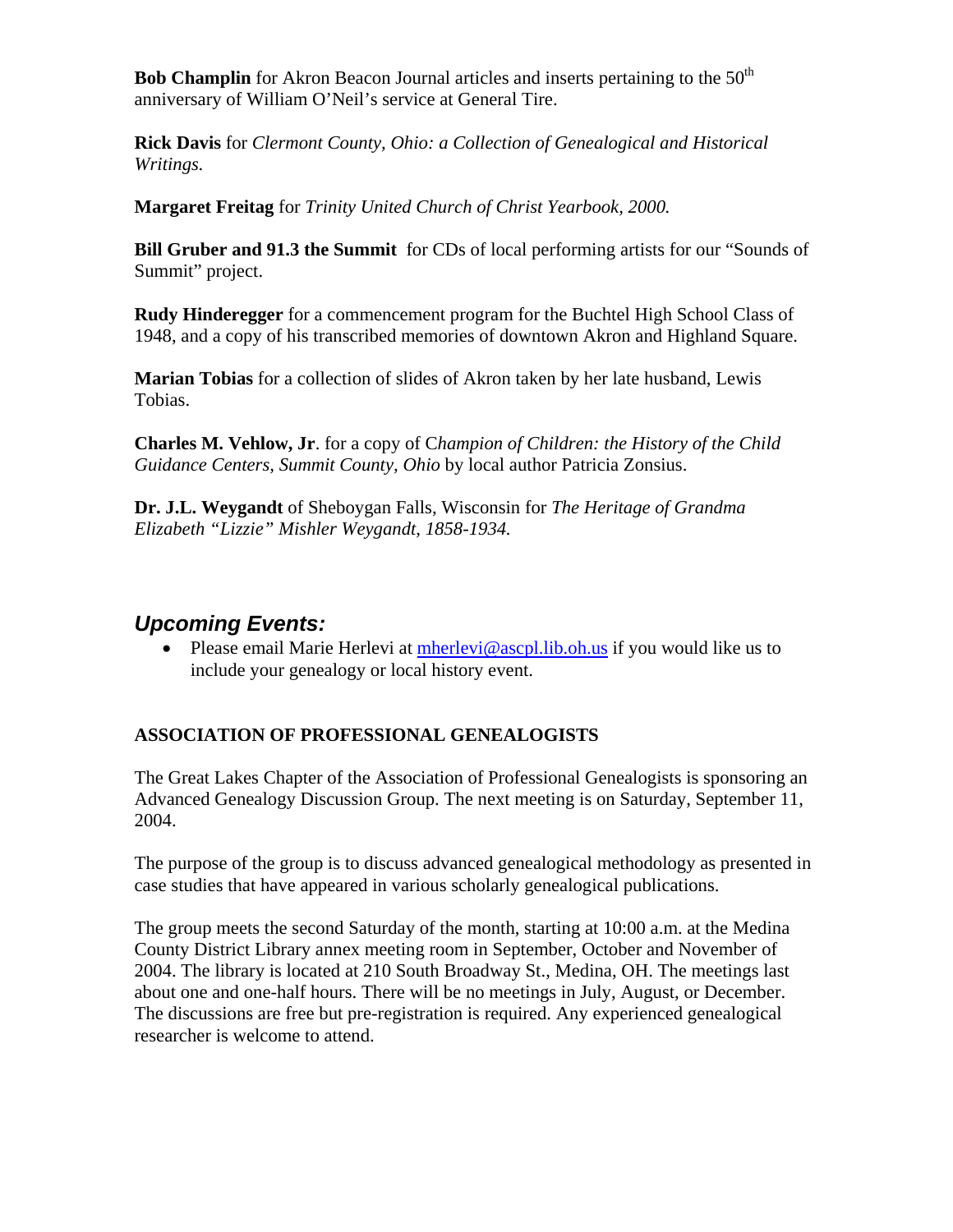As a pre-requisite, participants should be familiar with Dr. William M. Litchman's article, "Teaching Analysis, Logic, and the Research Process: A Seminar Approach", from the NGS News Magazine, Nov/Dec 2000, pages 340-343. Each participant is requested to read several times, in advance of the meeting, the article to be discussed at the meeting. The article chosen for the September 11, 2004 discussion appeared in the National Genealogical Society Quarterly, Vol. 82, no.3, September 1994. It is titled "The Four Fathers of Amzi Leach: Analysis of Conflicting Evidence," beginning on page 207.

To register, or for any questions, contact Donna Gruber at [djg@bright.net](mailto:djg@bright.net) or call (419) 846-3533.

#### **CASCADE LOCKS PARK ASSOCIATION**

*Guided Hiking Tours of the Historic District Meet at the Mustill Store at 12 noon on the following Sundays:* September 19, Oct 10, Oct 24 Come learn about the Cascade Locks Historic District, soon to host the newest section of the Ohio & Erie Canal Towpath Trail. This important section will make the vital link to Downtown Akron! For more information, please call (330) 374-5625 or visit www.cascadelocks.org.

#### **CHIPS**

CHIPS is a network of libraries and local historical societies that meets twice each year to share ideas. The next meeting will be held October 9, 2004 at 9:00 a.m. at the Stow Munroe Falls Public Library. For more information about CHIPS call President Dreama Powell 330-923-6678.

## **CUYAHOGA VALLEY GENEALOGICAL SOCIETY, OGS CHAPTER**

Cuyahoga Valley Genealogical Society Meeting Schedule

"Summer Research Success Stories"

Monday, September 13th, 7:30 P.M.

Members will share case studies of successful genealogical research performed during the summer of 2004. We will also demonstrate how easy it is to volunteer and enter the 1930 Census using your computer.

" Early Catholic Church Records in the Diocese of Cleveland"

Monday, October 4th, 7:30 P.M.

Ms. Christine Krosel, Director of Archival Research, will discuss what sacramental records are available from Catholic Churches throughout the Cleveland Diocese from the late 1800s and early1900s and how such records can be obtained. Records discussed include baptismal, marriage, death, first communion, and confirmation. Ms. Krosel will also speak about the issue of transfer of records when a parish closes.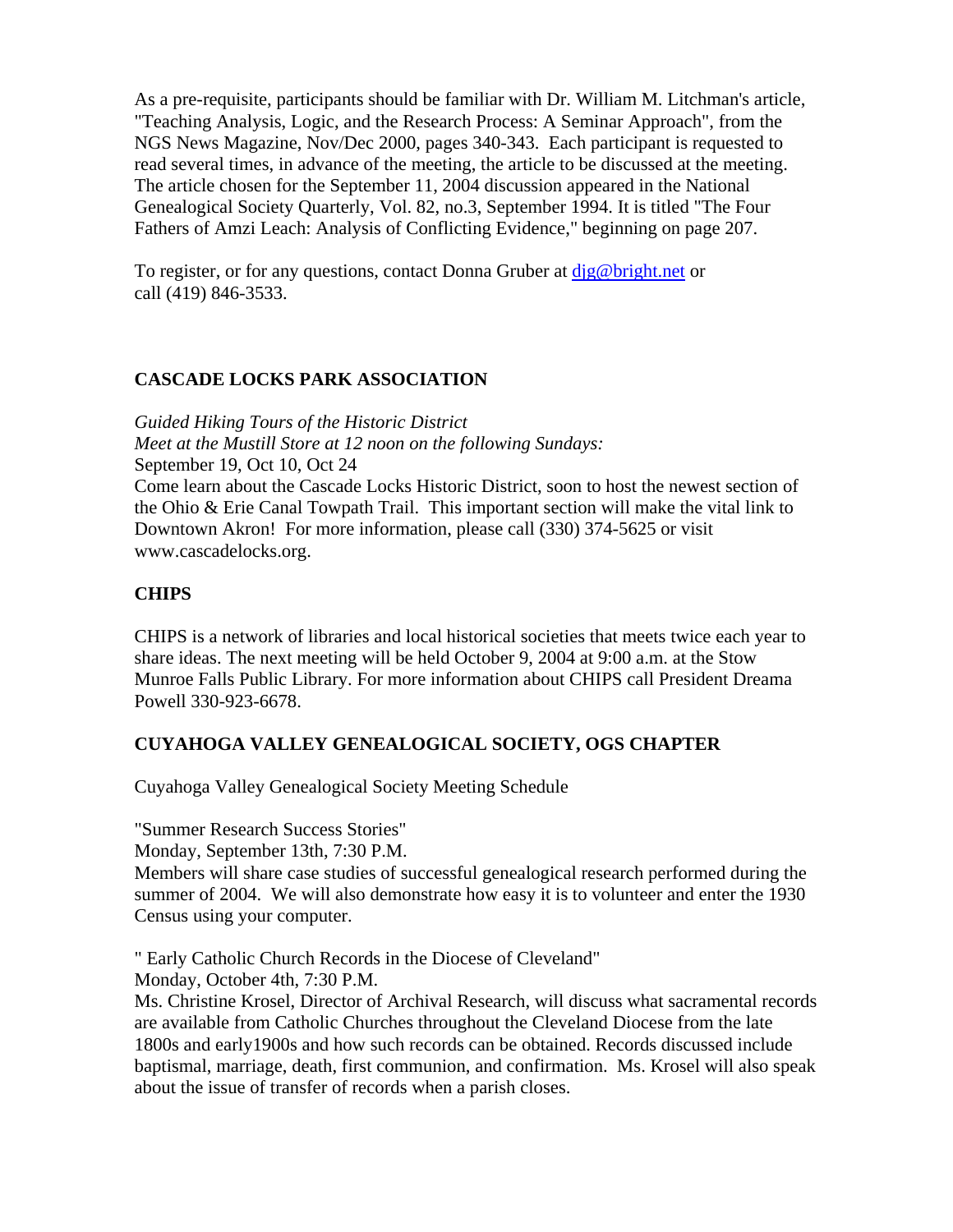## **OHIO GENEALOGICAL SOCIETY**

#### *Genealogical Librarians' Seminar*

Friday, October  $15<sup>th</sup>$ , 9:30 am – 3 pm

The Ohio Genealogical Society will hold an educational gathering for professionals who work in the genealogy and local history field in Ohio's libraries. The seminar will be held at the OGS Library in Mansfield.

Please make reservations by October  $10^{th}$ . For more information, contact Tom Neel, Library Director, at the el@ogs.org or by phone at (419) 756-7294.

*44th Annual Conference of the Ohio Genealogical Society From Farmland to City Streets: Our Ancestors' Changing Environments* April 14-16, 2005 Crowne Plaza Quaker Square, Akron, Ohio Additional details will be released later this fall on the OGS website, [www.ogs.org,](http://www.ogs.org/) or by picking up a registration booklet in Special Collections, Akron-Summit County Public Library.

## **SUMMIT COUNTY GENEALOGICAL SOCIETY, OGS CHAPTER**

The Summit County Chapter, OGS is meeting at a new location this year in the Carriage House of the Summit County Historical Society's Perkins Mansion, 550 Copley Road at Portage Path. The parking lot faces Portage Path. Meetings begin at 1 p.m. For more information, email the chapter at **[SummitOGS@ald.net](mailto:SummitOGS@ald.net)**.

#### *Probate Court Records*

Saturday, September 18, 2004

Kim Gulderman, Records Room Supervisor at the Summit County Probate Court, will discuss the availability of probate court records.

*First Settlers of Summit County*

Saturday, October 16, 2004 Robert Keener, as chair of the chapter's First Settlers of Summit County, will present a program outlining the remembrance Summit County pioneers.

## **SUMMIT COUNTY HISTORICAL SOCIETY**

For more information, see [www.summithistory.org](http://www.summithistory.org/).

*Rubber City Road Rally*  Saturday, September 11, 2004 This event is a benefit for the Summit County Historical Society. Reservations must be made in advance.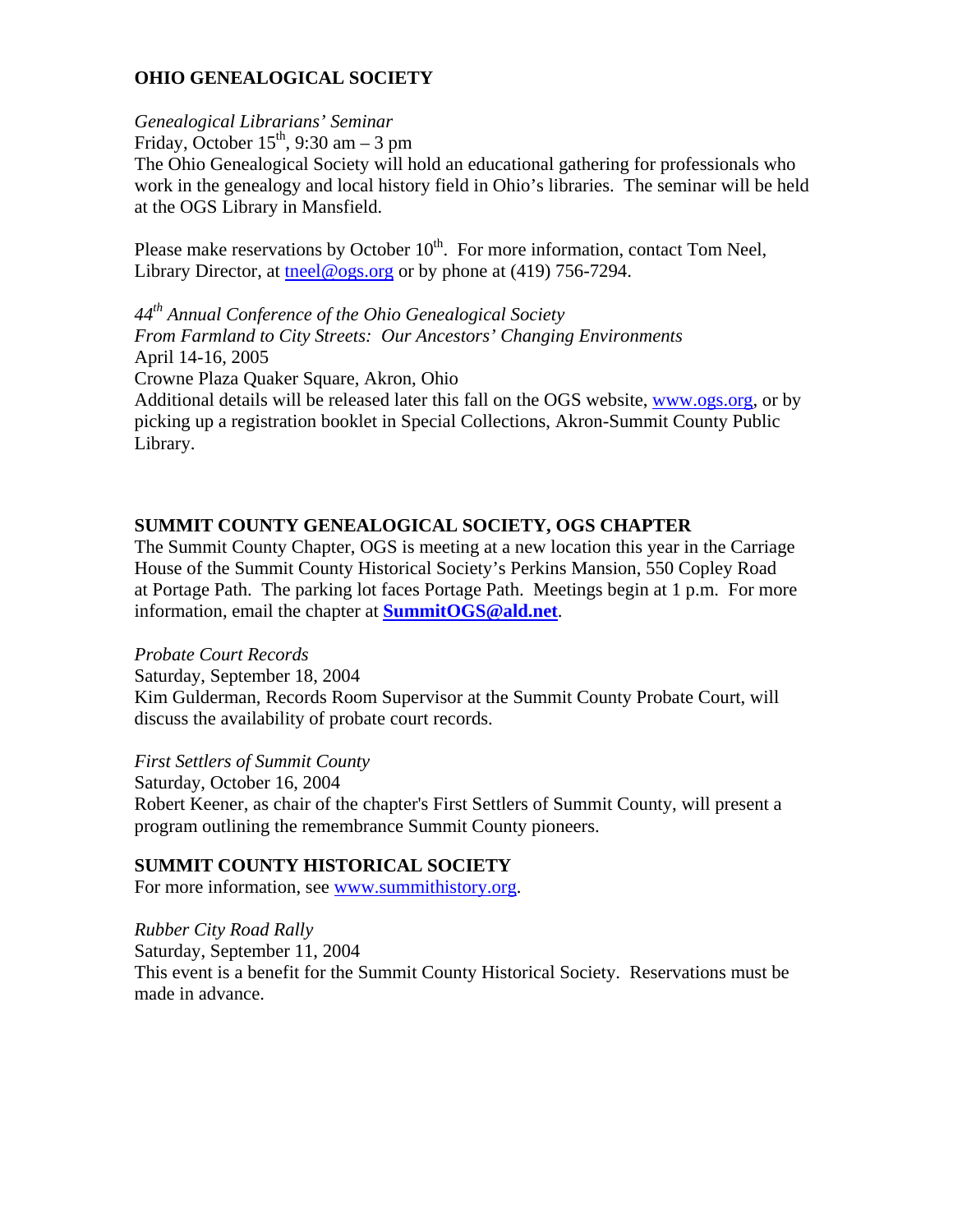#### *Celebrating Summit: Fall Speaker Series*

The following three events are free and open to the public. The events start at 6:30 at the Carriage House of the Perkins Stone Mansion.

- Tuesday, October 12, 2004
- Tuesday, October 19, 2004 Barberton Library presents Barberton in the 1920s.
- Tuesday, October 26, 2004 Hale Farm and Village in the 1920s

*Christmas Preview Party at the Perkins Stone Mansion* Thursday, December 2, 2004 Tickets may be purchased in advance or at the door.

## **UNIVERSITY OF AKRON**

*Tour of Glendale Cemetery and presentation about the Sacred Landmarks Project*  Sunday, October 3, 2004 Join University of Akron Archivist, Steve Paschen at 11 a.m. for a tour of Glendale Cemetery followed at 1 p.m. by a presentation by Megan Shaeffer of the University of Akron's Department of Classical Studies, Anthropology and Archeology about the Sacred Landmarks Cemetery Project. For more information contact Megan Shaeffer at 330-972- 7186.

## **WRHS GENEALOGICAL COMMITTEE**

The following classes are part of the **Genealogical Institute 2004** sponsored by The Genealogical Committee, a working auxiliary of the Western Reserve Historical Society, whose purpose is to further the study of genealogy through meetings, lectures, seminars, and workshops; and to provide financial support in the acquisition of appropriate materials and equipment for the genealogical collections of the Society's Library.

## FOR MORE INFORMATION CONTACT:

Roger Ellsworth (216) 283-6451 or [wrhsgen@juno.com](mailto:wrhsgen@juno.com) or Post Office Box 181201, Cleveland Heights, OH 44218-1201.

*Advanced Genealogy Class—Honing Your Skills Beyond The Basics*  Saturday, September 18, 2004 **--** 12:00 p.m. – 3:00 p.m.

• Have You Really Looked at the Census! Most researchers only quickly look at the U.S. Federal Census. But, there are many clues to your family that lay below the surface. Topics include: Non Population Schedules; Types of Census Records; Finding Aids; Research Strategies; Census Substitutes; Online Resources; State Censuses.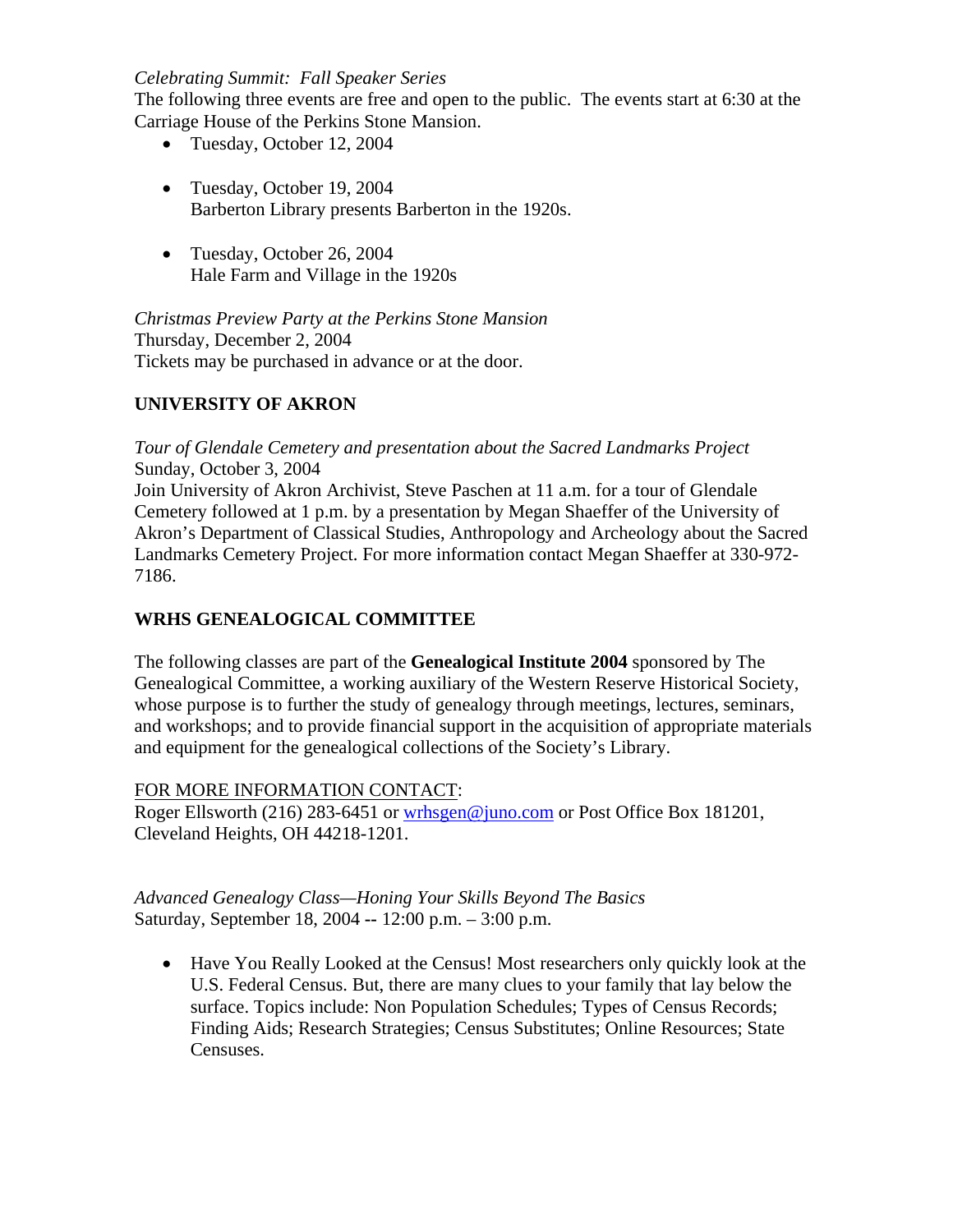*Lunch With Your Ancestors – exploring genealogy resources housed at Western Reserve Historical Society [lecture and hands-on research]* Wednesday, September 22, 2004 **--** 11:00 a.m. – 1:30 p.m. (Bring a brown bag lunch.)

• School Days, School Days…A Look At School Records.Topics: Overview of Education, Student Records, Teacher Contract, Availability of Records, Non-Traditional Sources, Religious & Secular Records.

## **Recent Additions to Special Collections**

#### **UNITED STATES (BY STATE)**

#### *ALABAMA*

*Death and Marriage Notices from Autauga County, Alabama Newspapers, Volume I (1853-1889) Death and Marriage Notices from Jefferson County, Alabama Newspapers, Volume I (1854-1881) Death and Marriage Notices from Montgomery County, Alabama Newspapers, Volume I (1821-1865) CONNECTICUT Beneath These Stones: More Granby, Connecticut Cemeteries DELAWARE ILLINOIS Illinois Census Returns, 1820 KENTUCKY History of Todd County, Kentucky History of Trigg County, Kentucky MARYLAND Immigrant Ancestors of Marylanders MASSACHUSETTS Ages from Court Records, 1636 to 1700 Volume I (Essex, Middlesex, and Suffolk Counties) A Researcher's Guide to Boston (Suffolk County) NORTH CAROLINA They Moved Away: North Carolinians Who Went to Other States OHIO Along the Towpath: A Journalist Rediscovers the Ohio & Erie Canal Profiles of Ohio Women, 1803-2003 Athens County Obituaries, January 1, 1950 to December 31, 1954 Brown County, Ohio Marriage Records, 1818-1900, 2 volumes Clermont County, Ohio: A Collection of Genealogical and Historical Writings, 1990 Volume II (Library has Volume I/ 1980) Strongsville: Crossroads of the Nation (Cuyahoga County) Cemeteries of Guernsey County, v. 10 Cambridge Township Cemeteries of Guernsey County, v. 11 Westland and Adams Townships Cemeteries of Guernsey County, v. 13 Richland Township Guernsey County Marriage Book A (1810-1832) Guernsey County Marriage Book C (1831-1844) Guernsey County, Ohio Wills and Estates Index, 1850-1900 Index to Probate Records, Guernsey County, Ohio Volume 1 & 2 Londonderry Township Cemeteries and Other Historical Data, Guernsey County, Ohio Memory Gardens, Cambridge, Guernsey County Northwood Cemetery Interment Records, 1898-June 2002, V. 1-3 (Guernsey County) The Old Graveyard in Cambridge Senecaville Cemetery: Lot Owners and 19<sup>th</sup> Century Interment Records Tom's Funeral Home, 1917-1978, Cumberland, Guernsey County German Heritage: Guide to the Greater Cincinnati Area*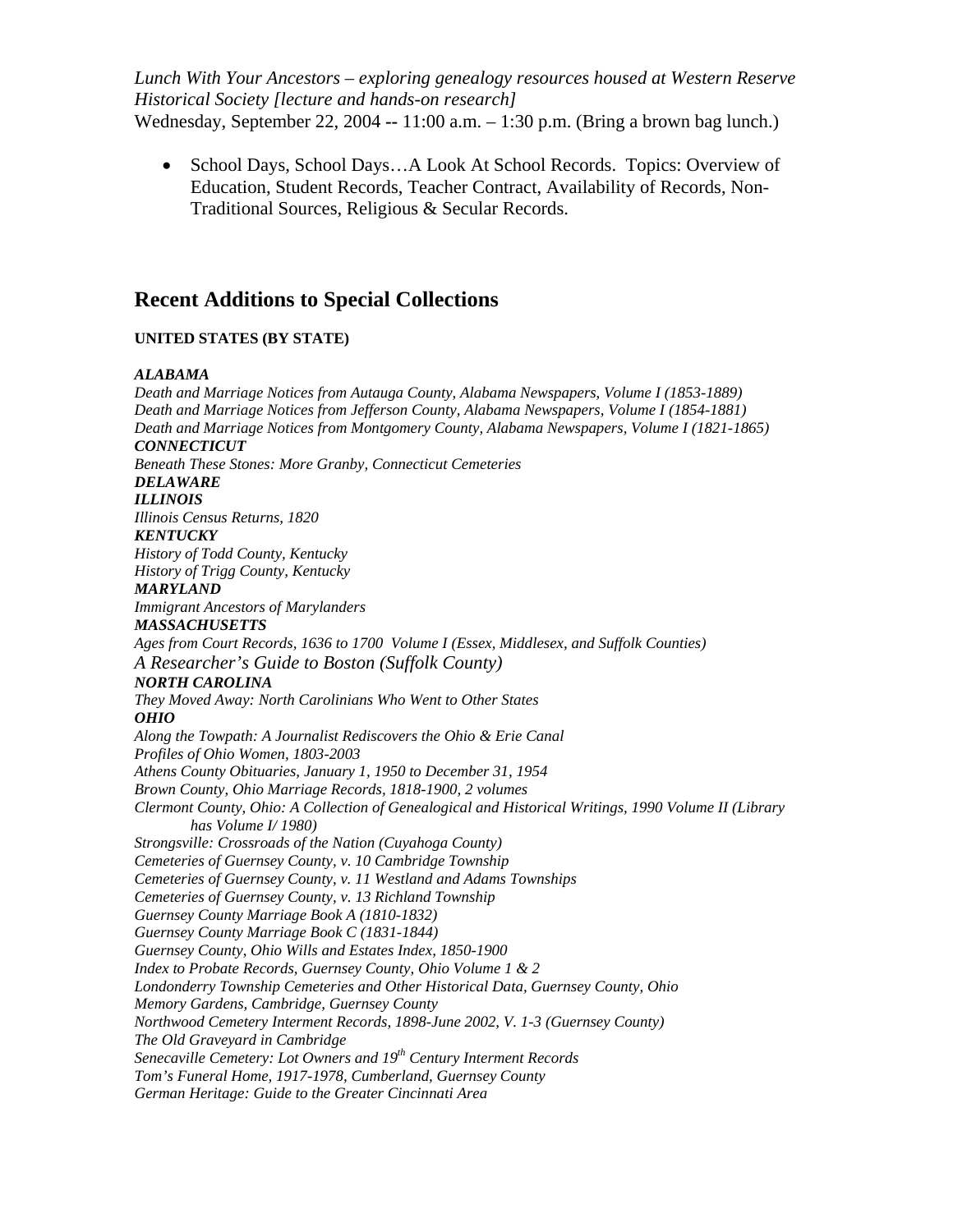*Hamilton County, Ohio Burial Records, V. 15, Walnut Hills United Jewish Cemetery, 1850-2002 Hamilton County, Ohio, Guide to Recorder's Indexes and Documents, 1794-1988 Index to Cincinnati, Ohio Death Records, 1891-1908 Selected Hamilton County, Ohio Church Baptism Records, early-1859 Selected Hamilton County, Ohio Church Baptism Records, 1860-1869 St. Bartholomew's Evangelical Lutheran Church, New Rumley, Harrison County St. Luke's Records (1829-early 1900s), Danville, Knox County, Ohio Boardman Dutch Church, Baptismal Register of the Bethlehem Lutheran and Reformed Church, Boardman Township, Mahoning County Mahoning County, Ohio Wills and Administrations: Abstracts, Vol. 2 Mount Calvary Cemetery, Vol. 1, Youngstown, Mahoning County Chippewa Lake Park Chronicles, 1800-1969 Medina County Pioneers, 2 volumes (H, M) Miles Cemetery, Rutland Township, Meigs County Muskingum County, Ohio Marriages, Books 1-11 (1803-1962) Cemetery Inscriptions, Buffalo Township, Noble County, v. 7b Cemetery Inscriptions, Elk Township, Noble County, v. 9b Cemetery Inscriptions, Stock Township, Noble County, v. 10 Deed Transfers of Noble County, 1800-1899, 2 volumes (one by grantor/ one by grantee) Jefferson Township, Noble County, Ohio Cemetery Inscriptions Noble County, Ohio Marriages, 1851-1900, 2 volumes (A-L and M-Z) Pike County, Ohio Marriages, January 1, 1916 to May 14, 1923 The Stark County Wall of Fame: Our Greatest Sons and Daughters Burial Records of East Akron Cemetery, Akron, Summit County, 1850-2001 Doncaster Funeral Home Records, Hudson, Ohio, 8 April 1910 – 22 March 1922 A History of Middlebury Cemetery Images of America: Akron Images of America: Cuyahoga Valley Pioneer Cemeteries of Southeastern Ohio, 1801-1980, Mound Cemetery Smith Days (Smithville High School), Wayne County Marriage Index of Summit County, Ohio, 5 volumes covering 1840-1900 Watertown Cemetery, Washington County, Ohio PENNSYLVANIA Speakers of the Pennsylvania House Fox Chapel: A History of an Area and Its People, Allegheny County History of Grace Church Parish, Mount Washington, Pittsburgh Register of Fort Duquesne Twentieth Century Pittsburgh 1876 Atlas of Armstrong County, Pennsylvania 100th Anniversary of St. Francis of Paola Church, 1900-2000 Concord Methodist Church Cemetery, Beaver County St. John's United Evangelical Protestant Church Cemetery, Beaver County Early Reformed Church and Cemetery Records, Bucks County, Ohio F.W. Beers & Co. Atlas of Indiana County, Pennsylvania Price of Patriotism: Indiana County, Pennsylvania and the Civil War Lancaster County, Pennsylvania Cemetery Surname Index Abstracts of Deeds, Northampton County, Pennsylvania. 4 volumes Alphabetized Listing of Those Subscribers to the Oaths of Allegiance, Northampton County (1777-1784) Genealogical Abstracts of Orphans Court Records, Northampton County [v. 6-8, 1795-1815] Library has [v. A-E, 1752-1795] Abstracts of Washington County, Pennsylvania Will Books 1-5 (1776-1841) Abstracts of the Washington County Reporter, 2 v. (1814 to 1816) and (1817 to 1820) Library has (1808-1814) Births, Marriages, and Deaths of Beaver & Washington Counties, Pennsylvania 1852-1854 Burials in the Upper Ten Mile Church Cemetery, Washington County Highland Cemetery, California, Washington County History of Cross Creek Presbyterian Church Records of Coal Center Methodist Church, 1873-1938, Washington County*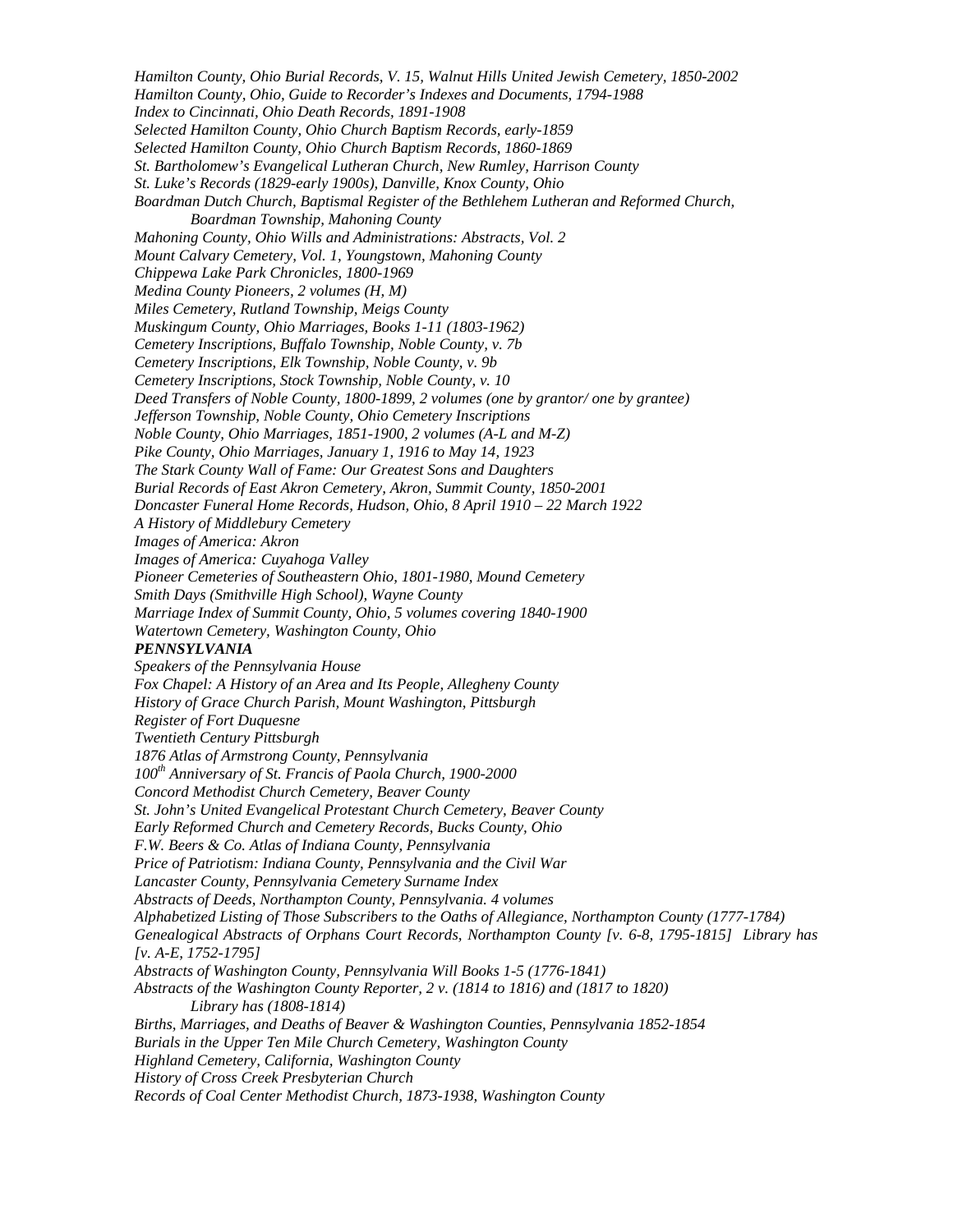*Washington County, Pennsylvania Frontier Rangers, 1781-1782 Washington County, Pennsylvania Marriages 1780-1857 TENNESSEE Sketches of Prominent Tennesseans Tennessee Records: Tombstone Inscriptions and Manuscripts VERMONT Vermont Place Names: Footprints of History Vermont Religious Certificates VIRGINIA Bath County, Virginia Deaths, 1864-1870 (Library has 1853-1863 and 1871-1895) Marriages of Goochland County, Virginia, 1733-1815 Record Book of the Rader Lutheran Church, Timberville, Rockingham County, Virginia (1762-1889) Rockingham County Marriages, 1778-1850 Life Along Holman's Creek, Shenandoah County, Virginia Shenandoah Valley Pioneer Settlers WEST VIRGINIA Greenbrier County, West Virginia Wills, 1780-1865 FAMILY HISTORIES Cauthon Research Hardin, North Marshall County, Alabama The Joseph Chaboude Family in America Plantagenet Ancestry Royal Descents of 600 Immigrants Ruby Relatives by Doris Baker Some Descendants of Arthur Warren MANUALS & AIDS 500 Brickwall Solutions to Genealogy Problems Black Indian Genealogy Research Complete Idiot's Guide to Online Genealogy The Complete Soundex Guide Creativitree: Design Ideas for Family Trees Finding Your Famous and Infamous Ancestors Genealogist's Companion and Sourcebook, 2nd edition Genealogy for the First Time: Research Your Family History Houses and Homes: Exploring Their History Online Roots Research and Writing: Activities that Explore Family History World War II Military Records: A Family Historian's Guide MILITARY Grand Army of the Republic, Department of the Illinois: Transcription of the Death Rolls, 1879-1947 Index to Alabama Society Sons of the American Revolution: Members and Their Ancestors The Invincibles: The Story of the Fourth Ohio Veteran Volunteer Cavalry, 1861-1865 Revolutionary War Patriots, Volume 3 for Brooke, Hancock, Marshall, and Ohio Counties in West Virginia Sacrifice at Chickamauga: A History of the 89<sup>th</sup> Ohio Volunteer Infantry Regiment The Union Dead of the Florence Stockade CANADA Fegan Index of Home Children King's Daughters and Founding Mothers: The Filles du Roi, 1663-1673, vol. 1 and 2 (Library has Before the King's Daughters: The Filles a Marier, 1634-1662) Long Point Settlers ENGLAND Index to the Civil Registration of Births, Marriages, and Deaths for England and Wales GERMANY Auswandererhafen Hamburg Emigration Port* 

*Genealogical Guide to East and West Prussia (circ and reference)*